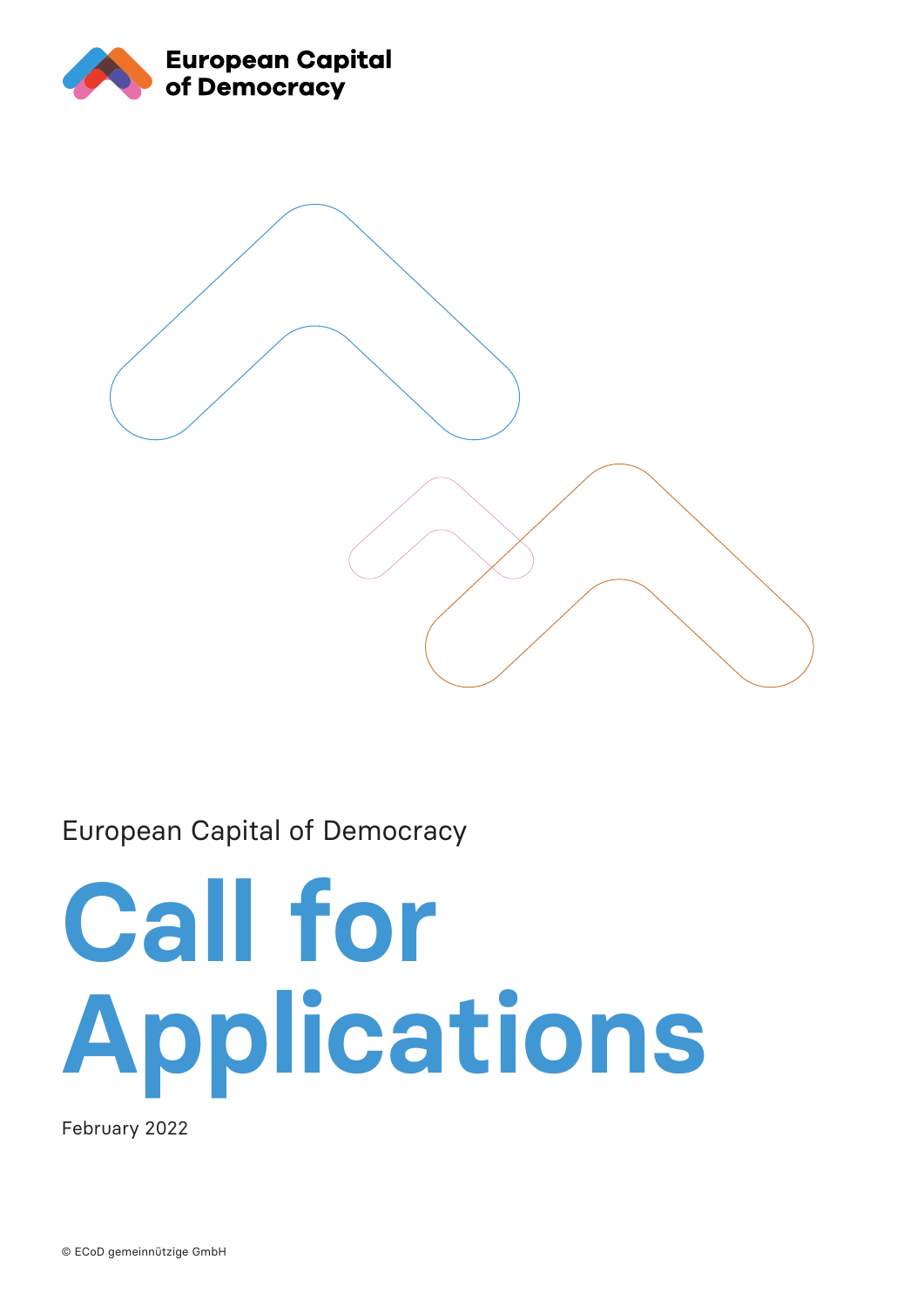

# **Table of Contents**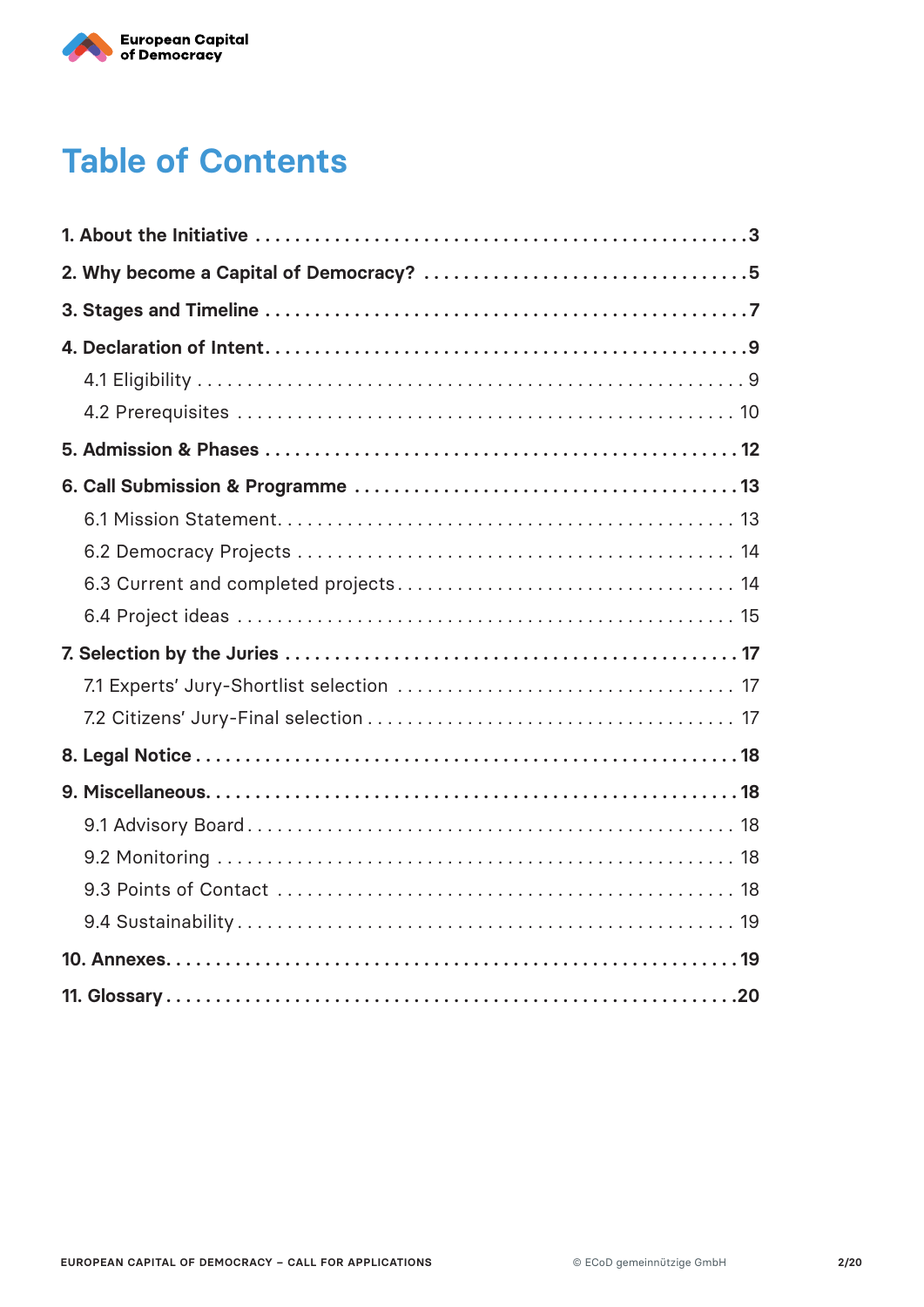

# **1. About the Initiative**

**We are facing huge challenges in our societies. The pandemic is acting as an accelerator of substantial change. Democracy itself is transforming—as it must to thrive. In this environment, political visionaries and innovators are reshaping how we live together. The European Capital of Democracy (ECoD) Initiative will build a strong network of Cities that will foster participation; a platform for hope, and for exercising the will and power to change our world for the better. Together with citizens, politicians, and institutions we will improve our democracies.**

Recent reports on the state of democracy<sup>1</sup> have been quite sobering. The level of democracy enjoyed by the average global citizen is at an all-time low. But there is hope! Local democracies are proving to be strongholds, increasing democratic resilience and empowerment at the regional level, and providing a plethora of opportunities to be seized and best practice to be shared. **Democracy does work, and we want to act now to spread the word.**

**Cities are incubators for democracy.** They are best placed to safeguard and develop our self-government, protect the rule of law, and uphold human rights. This is because city administrations are closest to the needs, talents, and dynamics of their populations, and their scale makes them agile and flexible. They can tailor programmes, policies, infrastructure, and spatial development to fit their goals and budgets effectively. Cities and their citizens can create opportunity and innovation for improving quality of life.

To identify, address and interlink these spearheads of democratic innovation, **ECoD gemeinnützige GmbH2 (hereinafter "ECoD NPO") is creating a Network of Cities** within the Council of Europe member states. By joining forces for democracy, these Cities will share their expertise and their most innovative best practices in democracy promotion at the municipal level and apply for the annual Call for submissions. **One of these Cities will then be selected to take the lead for one year, and hold the title of European Capital of Democracy.**

European Capitals of Democracy will attract leading thinkers, highly motivated visitors, stateof-the-art technology developers, pre-eminent artists, and renowned journalists. Cities, after all, are the historic cradle of democracy. Joining the network and curating projects as a part of this process will in and of itself serve to enhance democratic practice:

<sup>1</sup> Democracy Report 2021. Autocratization Turns Viral (www.v-dem.net/democracy\_reports.html, last checked 30 Jan 2022); Global State of Democracy Report 2021: Building Resilience in a Pandemic Era (www.idea.int/gsod/global-report, last checked 30 Jan 2022).

<sup>2</sup> ECoD gemeinnützige GmbH is a non-profit limited liability company established under Austrian federal law and registered under FN 568933t in the Commercial Register of the Commercial Court of Vienna. For specific terms and definitions, please consult the Glossary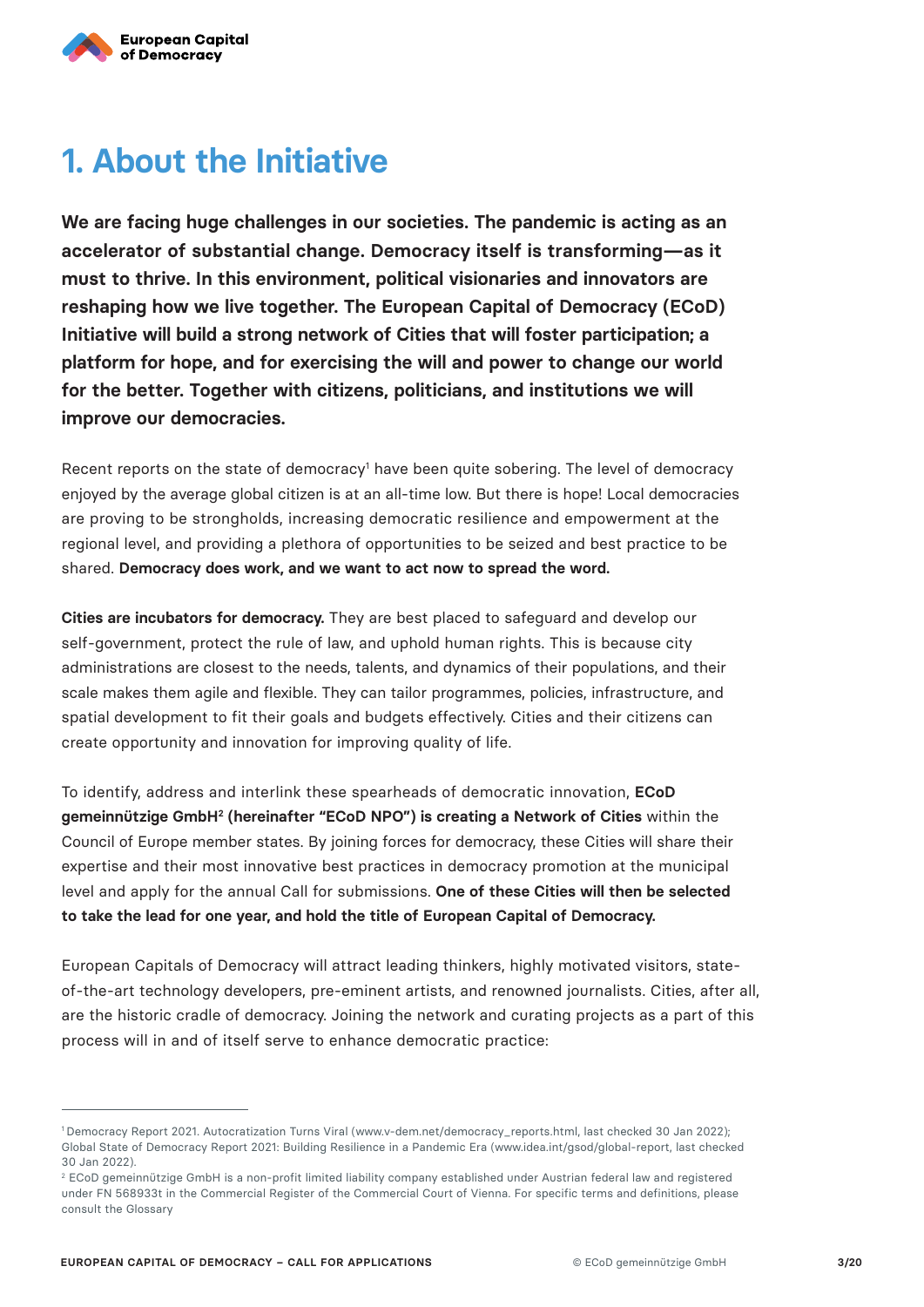

- **Citizens of Europe** have the opportunity to play a hands-on role in developing new forms of democratic politics: as committed representatives in civil society organisations, as jury members, as participants in exchange conferences, and as visitors.
- **European politicians at all levels of government** are inspired by best practice. They participate in an open, personal network of political innovators. An international, nonpartisan network encompasses all levels of policy-making.
- **Partners of the ECoD Initiative** participate in launching a sustainable institution built to last for decades, which will make a substantial contribution to securing our European way of life.
- **Cities joining the network** deepen the reach and impact of current and completed democracy projects through a fruitful exchange with citizens and international visitors. High-level events lay the ground for lasting cooperation and co-creation.

Being a member of the ECoD network strengthens a City's reputation and enhances its importance as a centre of education, innovation, and business. Cooperation with universities and think tanks carrying out research into democratic activities and projects is fostered under the umbrella of the Initiative.

The designated European Capital of Democracy, supported by the Innovation in Politics Institute and its partners, will in addition host a series of high-level international events. Significant networking events will bring together leading politicians, experts, and representatives from the world of arts and culture and the media representatives from across Europe and beyond. A thriving active civil society will engage in a deeper dialogue with the city administrations.

The launch event of the ECoD Initiative in September 2020 took place under the auspices and the participation of the Vice-President of the European Commission, Ms Dubravka Šuica, and the Secretary General of the Council of Europe, Ms Marija Pejčinović Burić.

ECoD is a non-profit limited liability company established under Austrian federal law supported by The Innovation in Politics Institute. Based in Vienna and Berlin, with partners in 15 countries, the Institute constitutes a Europe-wide network dedicated to improving democracy across borders and beyond party lines. You can learn more about ECoD NPO and The Innovation in Politics Institute in the factsheets included as annexes to this document. Please do not hesitate to get in touch with any questions or enquiries.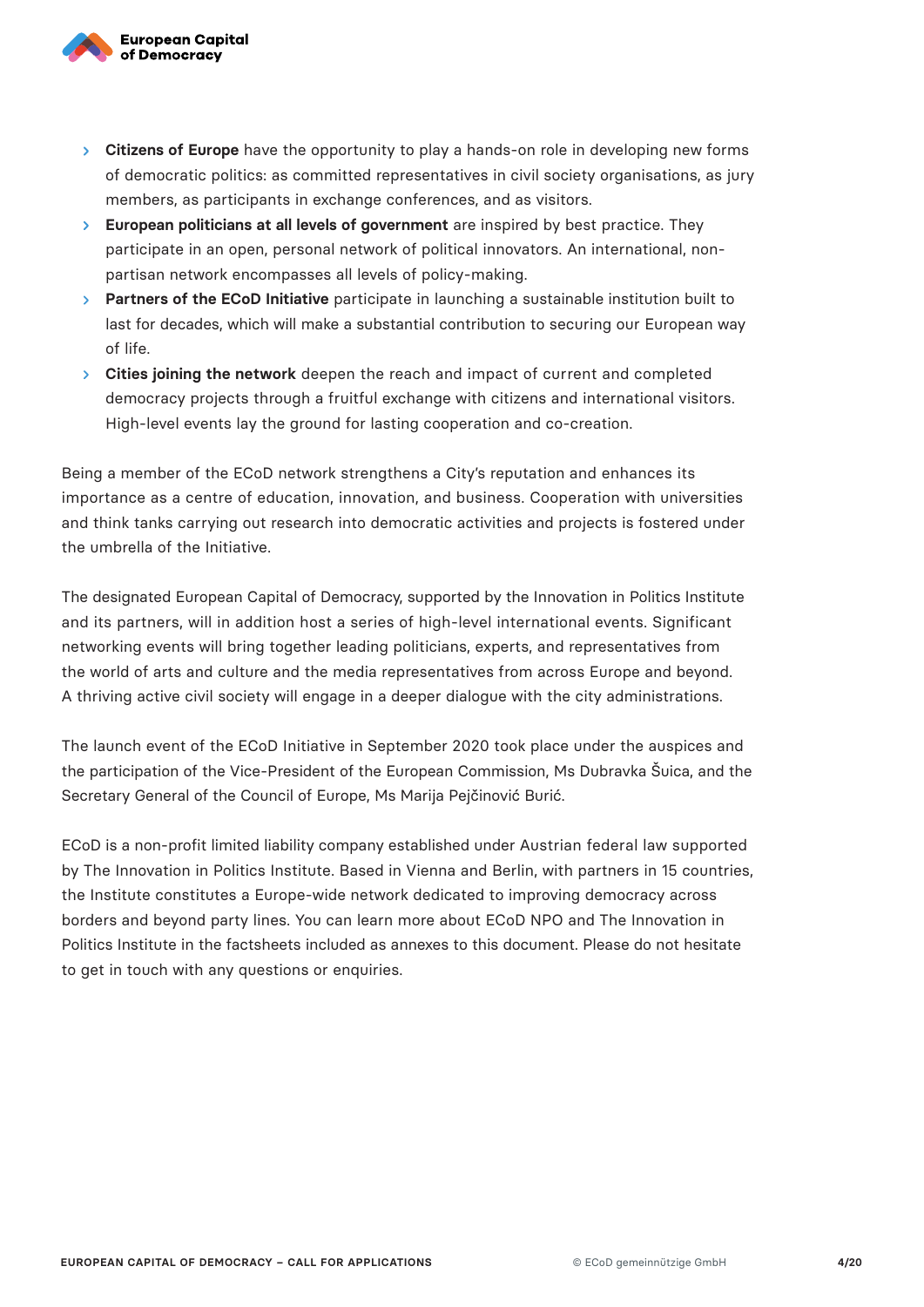

# **2. Why become a Capital of Democracy?**

**A city holding this title will enjoy a wide range of benefits, such as an enhanced international reputation as a centre of education and innovation, the chance to host international events and meetings of leading European politicians, and of course a boost to civic pride. The media coverage will focus on democratic best practice. All cities joining the ECoD network will profit from mutual exchange of knowledge and experience, access to international expertise and cooperation.**

Together with the Innovation in Politics Institute and other partners, the designated European Capital of Democracy will present a year-long programme comprising various projects aimed at strengthening democracy in Europe and beyond. All Citizens are invited to participate and contribute to this endeavour together with city councils, scientific and academic institutions, NGOs, businesses, and associations. Visitors from all over Europe – politicians, experts, artists, citizens, and members of the media – will be invited to observe and to participate in these efforts.

Selected by 10,000 European Citizens, the European Capital of Democracy will host a lively programme, featuring established projects and events. Together with its cooperation partners, various organisations, foundations, and institutions, it will effectively bundle initiatives on topics vital to democracy, such as **Community, Empowerment, Participation, Sustainability** and **Technology**, as core elements of deliberative democracy.

The Innovation in Politics Institute's contributions to the selected European Capital of Democracy's Programme Year are designed to have a substantial impact. They aim to attract large audiences, sponsorship support, and media interest, and the intention is to hold them in every European Capital of Democracy. In addition to presenting and expediting its own outstanding projects, the European Capital of Democracy will also host high-profile international events<sup>3</sup> as part of the Programme Year:

- The most innovative and outstanding **Participation Projects** will be showcased with best practice from other countries at an **International Exchange** event on citizens' participation.
- **Climate Protection Action**—an event to support municipalities in in their efforts to combat the climate crisis.
- **The Art of Democracy**, an international exhibition on the theme of democracy featuring renowned artists and curated by preeminent art experts.
- A politics jam including a **European Youth Parliament session** will attract young changemakers.

<sup>&</sup>lt;sup>3</sup> The events will be staged as live, digital or hybrid events according to the prevailing COVID-19 situation.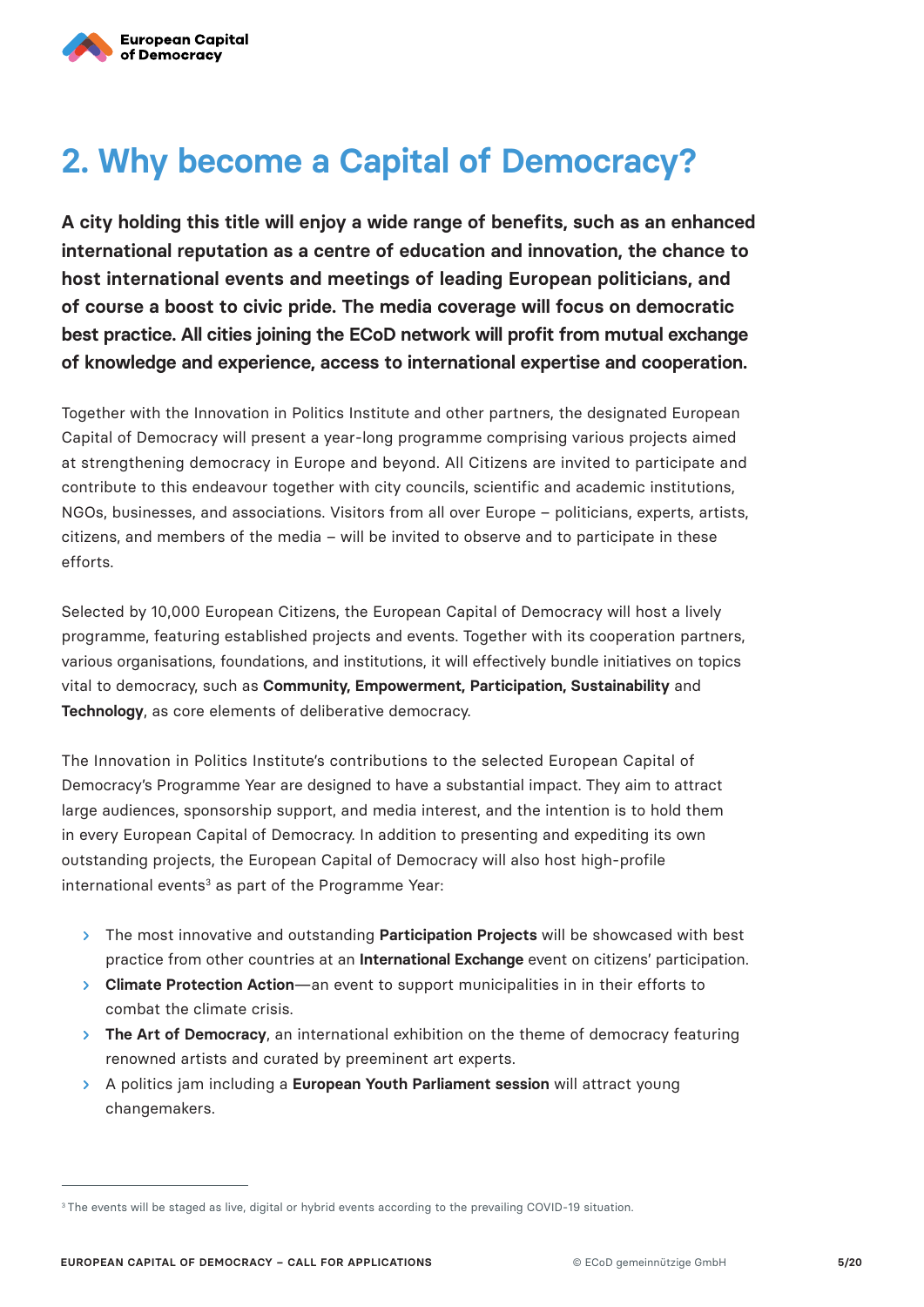

- > The **International ACT NOW Mayors' Conference** will be brought to the City, where local leaders, members of civil society, experts and young people from Europe and the MENAT region can meet.
- The annual **Innovation in Politics Awards**, a ceremony for 500 guests, which showcases 90 best practice projects in 9 categories (e.g. Ecology, Democracy, Quality of Life…), will take place in the City.
- Other partners, organisations and initiatives can also feature in the programme, according to the local institutional environment and the focus of the Programme Year.

To facilitate the management, coordination and preparation of the ECoD programme and accompanying events with the City-Designate, a Steering Board will be established six to nine months prior to the official opening of the ECoD Programme Year. Representatives of ECoD NPO, The Innovation in Politics Institute and the City will coordinate with the relevant stakeholders to plan and monitor the implementation of the individual activities, elements and projects.

ECoD NPO supports the City with its expertise and provides the framework for setting up the Initiative, The Innovation in Politics Institute and other partners contribute their established formats for inclusion in the programme, which create a Europe-wide impact and attract an international audience.

Please note that only the current and completed democracy projects, as laid out in the City's Call submission, have to be financed, organised and implemented by the City.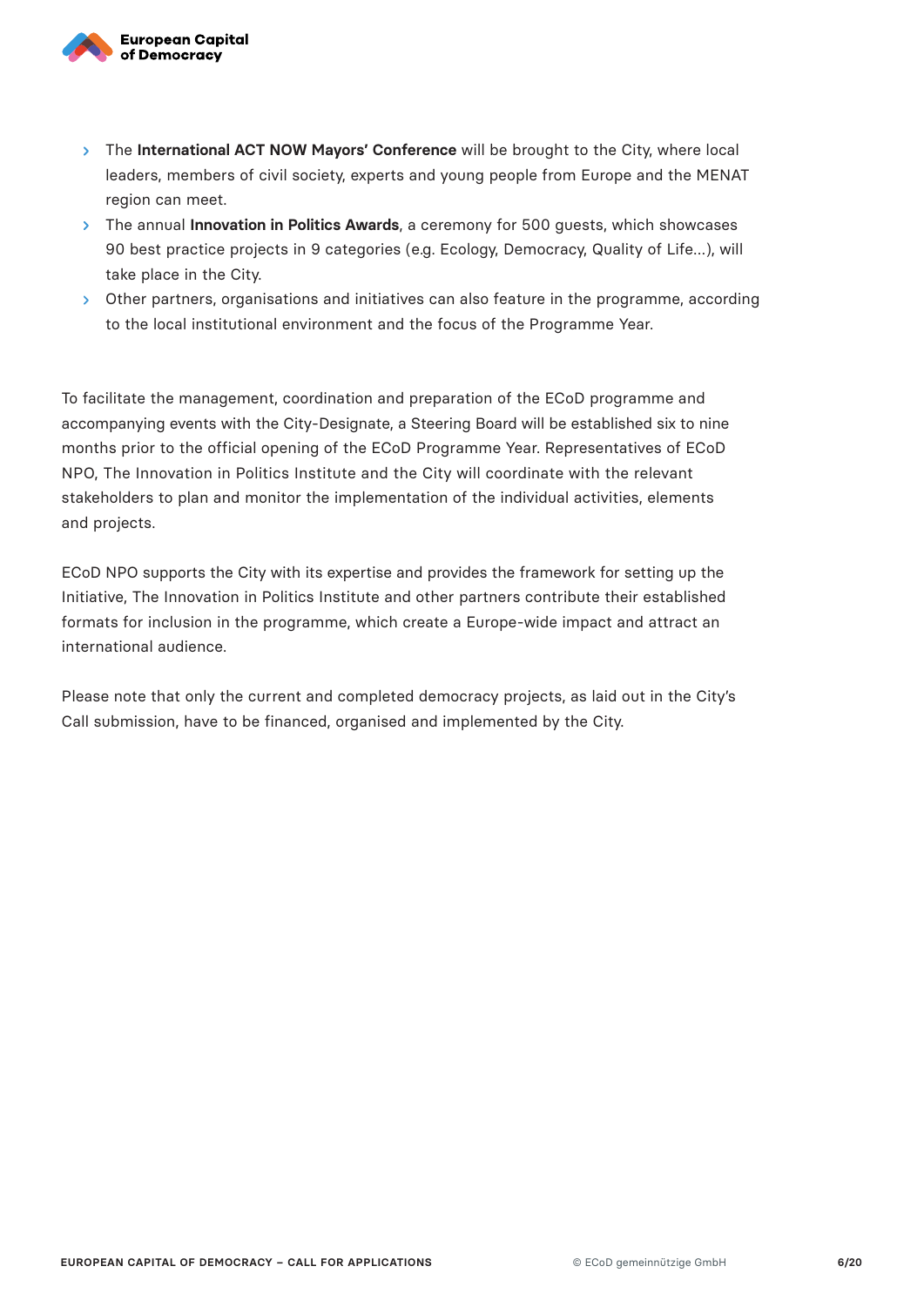# **3. Stages and Timeline**

**The ECoD Call will be announced in early 2022 and open no later than March kicking off a unique selection process for the very first European Capital of Democracy.**

The following five stages will ensure a fair and open selection process for the title of European Capital of Democracy.

## **STAGE 1 Declaration of Intent**

With their binding Declaration of Intent to participate in the Call, Applicant Cities provide a technical, organisational and democratic self- evaluation (see prerequisites below).

#### **Admission to the Network STAGE 2**

ECoD NPO screens Declarations for admissibility and completeness, including a check of the prerequisites, and informs the Applicant Cities about the decision.

#### **Submission – Call Application STAGE 3**

After the admission to the network, Member Cities work on their submissions, including a Mission Statement, summary and project descriptions according to the criteria.

#### **Evaluation – Experts' Jury STAGE 4**

The Experts' Jury evaluates all submissions, visits the most promising contenders and draws up a Shortlist of max. five Nominee Cities.

#### **Selection – Citizens' Jury STAGE 5**

The Citizens' Jury gets the final word on the selection of the Nominee Cities and chooses the City-Designate as the first European Capital of Democracy.

Cities must submit a binding Declaration of Intent by June 2022. ECoD NPO then checks the self-evaluation of technical and organisational prerequisites, which will be concluded by June 2022 latest. From May to September 2022, registered Cities have time to work on their Mission Statement, Executive Summary, current and completed democracy projects and project ideas, which will form part of the upcoming Programme Year.

After a formal check of all complete submissions, the Experts' Jury will draw up a Shortlist of up to five outstanding contenders (the Nominee Cities) by November 2022. The 10,000-strong Citizens' Jury will then select the (very first) European Capital of Democracy, to be publicly announced at the beginning of 2023.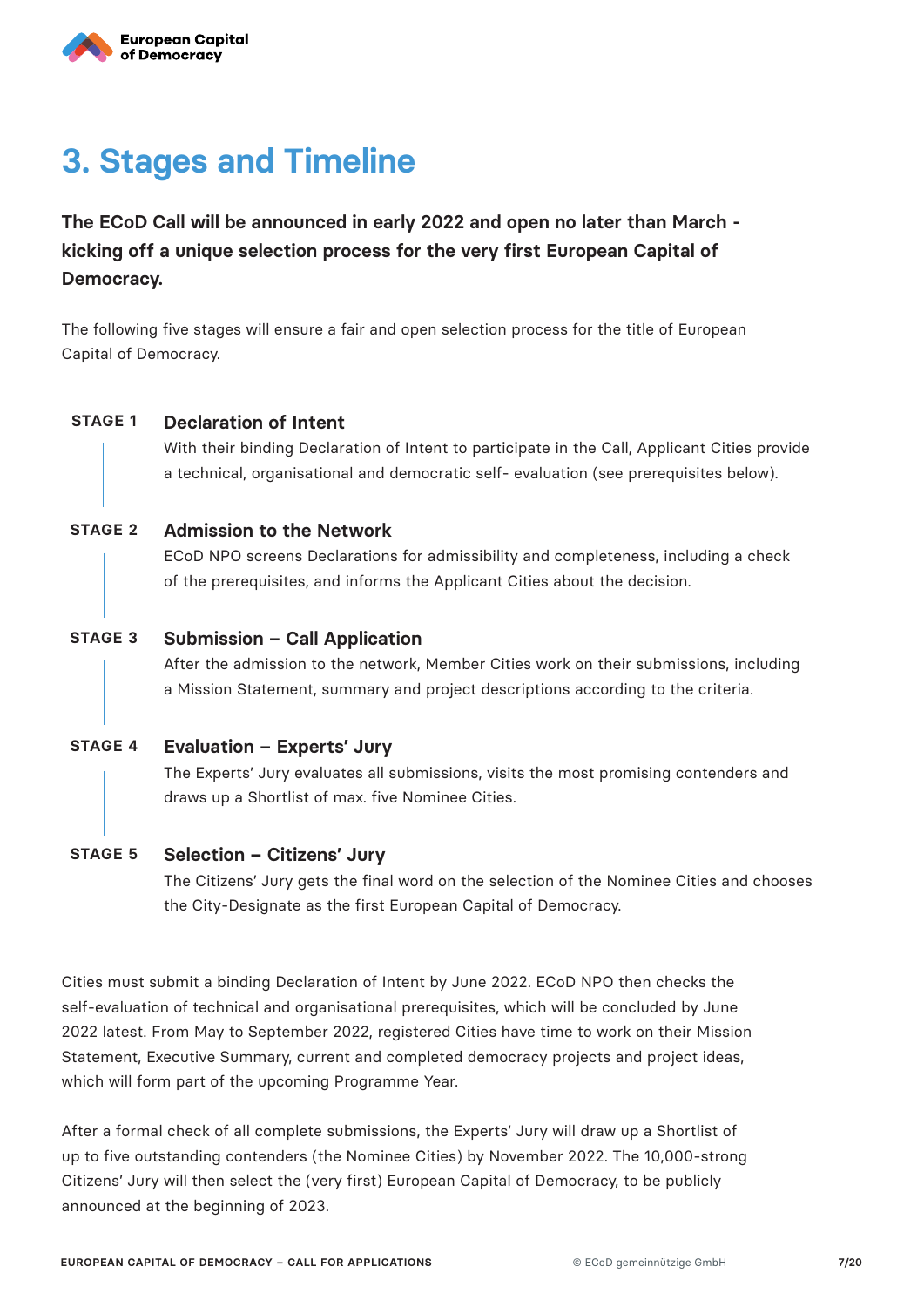

Over the subsequent six to nine months, the first European Capital of Democracy will prepare for the Programme Year together with the Innovation in Politics Institute and its partners. The City will be inaugurated in an official opening accompanied by City-wide festivities no later than autumn 2023.

Interested Cities enter the process by applying for admission, will work on their submissions for the Call, and present their current and completed democracy projects and new project ideas as part of the Programme Year in the title-holding City.

#### **Timeline of the Call for submissions**

| <b>MARCH 2022</b>          | Call for submissions opens                                                        |
|----------------------------|-----------------------------------------------------------------------------------|
| <b>JUNE 2022</b>           | Admission Phase for Applicant Cities ends                                         |
| <b>MAY-SEPTEMBER 2022</b>  | Member Cities work on their submission                                            |
| <b>OCTOBER 2022</b>        | Experts' Jury evaluates submissions                                               |
| <b>NOVEMBER 2022</b>       | Experts' Jury presents the Shortlist of Nominee Cities                            |
| <b>DECEMBER 2022</b>       | Citizens' Jury reviews Shortlist and selects the European Capital<br>of Democracy |
| <b>JANUARY 2023</b>        | Designated European Capital of Democracy is announced                             |
| <b>JANUARY-AUGUST 2023</b> | The Programme Year is prepared, coordinated by a Steering Board                   |
| $\cdot$ SEPTEMBER 2023     | Opening ceremony of the European Capital of Democracy                             |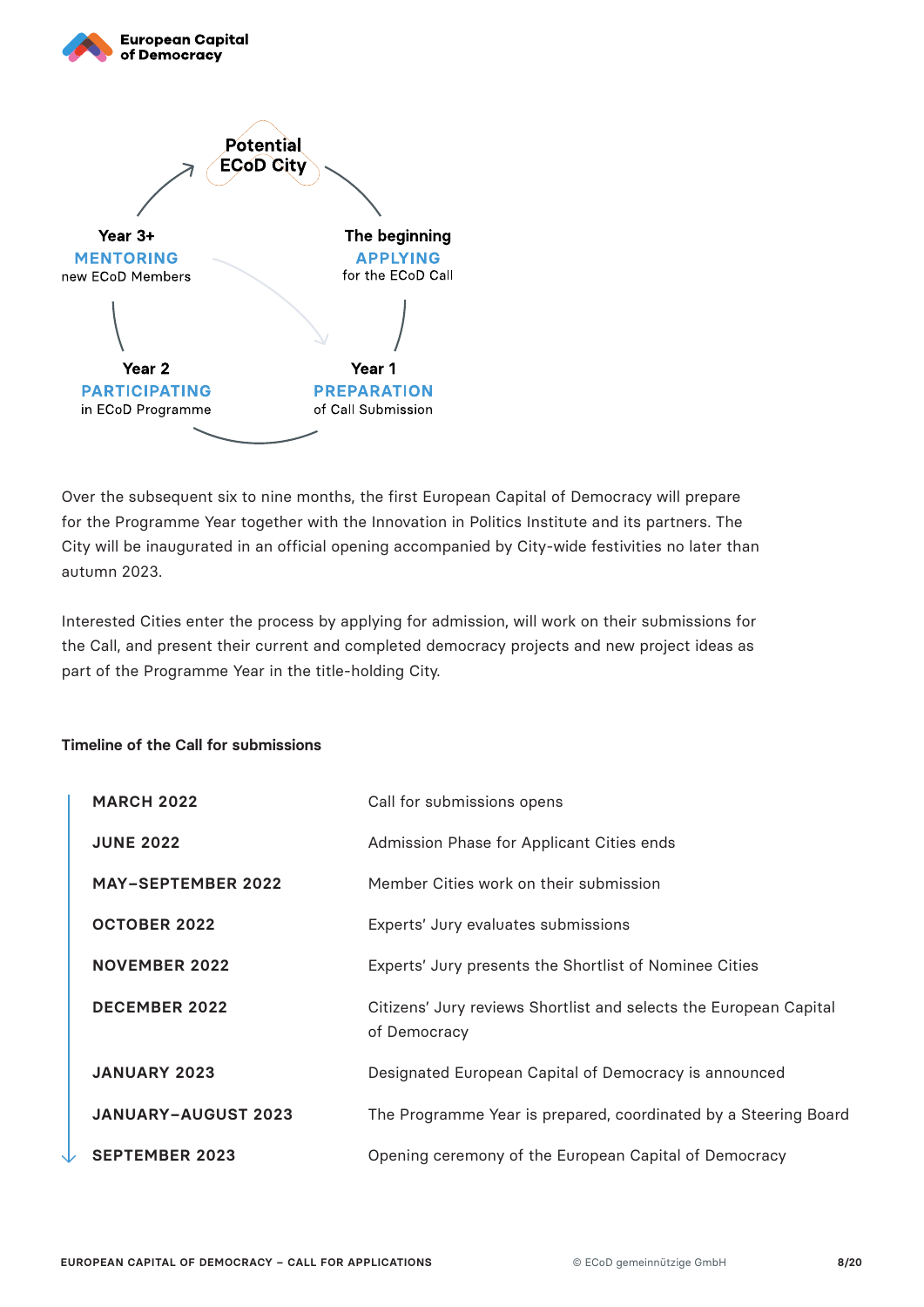

# **4. Declaration of Intent**

# **4.1 Eligibility**

## **Find out if your City can become a European Capital of Democracy.**

This Call is open to Cities with a population of over 100,000 within the member states of the Council of Europe: (Albania, Andorra, Armenia, Austria, Azerbaijan, Belgium, Bosnia and Herzegovina, Bulgaria, Croatia, Cyprus, Czech Republic, Denmark, Estonia, Finland, France, Georgia, Germany, Greece, Hungary, Iceland, Ireland, Italy, Latvia, Liechtenstein, Lithuania, Luxembourg, Malta, Moldova, Monaco, Montenegro, Netherlands, North Macedonia, Norway, Poland, Portugal, Romania, Russia, San Marino, Serbia, Slovakia, Slovenia, Spain, Sweden, Switzerland, Turkey, Ukraine, United Kingdom), and Kosovo.

In individual cases worthy of special consideration, the ECoD NPO may also admit cities with a population of just under 100,000 to the Call.

Cities are defined as local administrative units with forms of legal self-determination and budgetary autonomy and with an elected or democratically appointed executive leadership, including metropolitan areas and conurbations.

There shall be no scheduled municipal elections in the Applicant City between the Admission Phase and the end of the following ECoD Programme Year (the subsequent 24-27 months). In particular, the Applicant City must confirm that it meets the following three criteria relating to the fundamentals of democracy:

- $\rightarrow$  Multiple parties compete in free and fair elections that are held on a regular basis in the City.
- Elected municipal governments can operate without interference from unelected bodies.
- $>$  State institutions, e.g. the legislature, the judiciary and specific oversight agencies, oversee the local government to ensure checks between institutions and to prevent the abuse of power.

Please refer to the **Exclusion Criteria** (see Annexes) before submitting a proposal.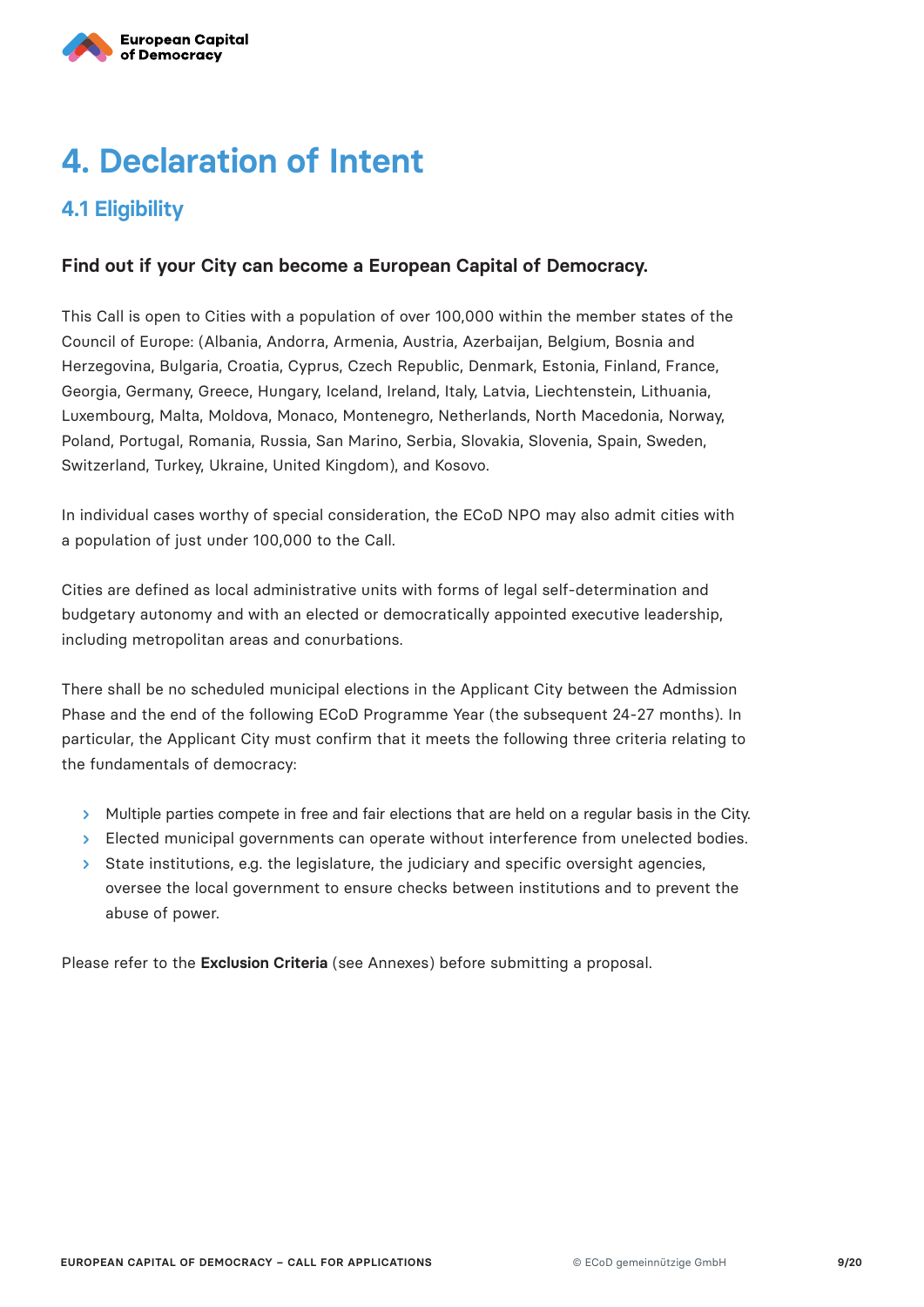

## **4.2 Prerequisites**

**In order to fully benefit from holding the title of European Capital of Democracy, Applicant Cities need to be prepared for the challenges that come with implementing the year-long series of events and activities. A non-partisan approach and broad political support are the best basis for a successful implementation of the European Capital of Democracy Programme Year.**

Becoming a European Capital of Democracy is a unique opportunity for Cities to showcase democratic milestones and innovative ideas that take democracy to a new level. A European Capital of Democracy therefore needs to have a City government with a clean track record regarding democratic processes. The **Democracy self-evaluation** (see Annexes) element of the process is based on the Council of Europe's "European Label of Governance Excellence" (ELoGE). Please note that Cities which have ELoGE accreditation are not required to complete the Democracy self-evaluation.

The Innovation in Politics Institute will complement the City's Projects by holding events in established formats such as the Innovation in Politics Awards and the ACT NOW Mayors' Conference in the title-holding City to ensure a Europe-wide impact. To successfully host these events, provide a vibrant stage and foster international exchange, the City needs to meet specified technical and organisational prerequisites. The following overview will help prospective Applicant Cities to identify whether they have the necessary facilities and infrastructure.

The self-evaluation of technical and organisational prerequisites covers, in particular, the following aspects with regards to the ECoD Programme Year (September to August in the respective year after the Call, see Annexes – **Example Programme** for ideas):

#### **Regular (major) events**

Provide a complete list of events which are regularly held in the City and which would also be held during for the Programme Year.

#### **ECoD related events**

Provide a complete list of events that could be relevant for the Programme Year, and their connection with the ECoD projects and event formats.

#### **Facilities and infrastructure**

#### **Venues**

Provide a list of between five and ten relevant event venues and their availability for each month of the Programme Year.

#### **Transport**

Describe your City's transportation situation with regard to both ease of accessibility for national and international visitors and transportation within the City. Highlight the months with the highest public transport and road traffic volumes within the Programme Year.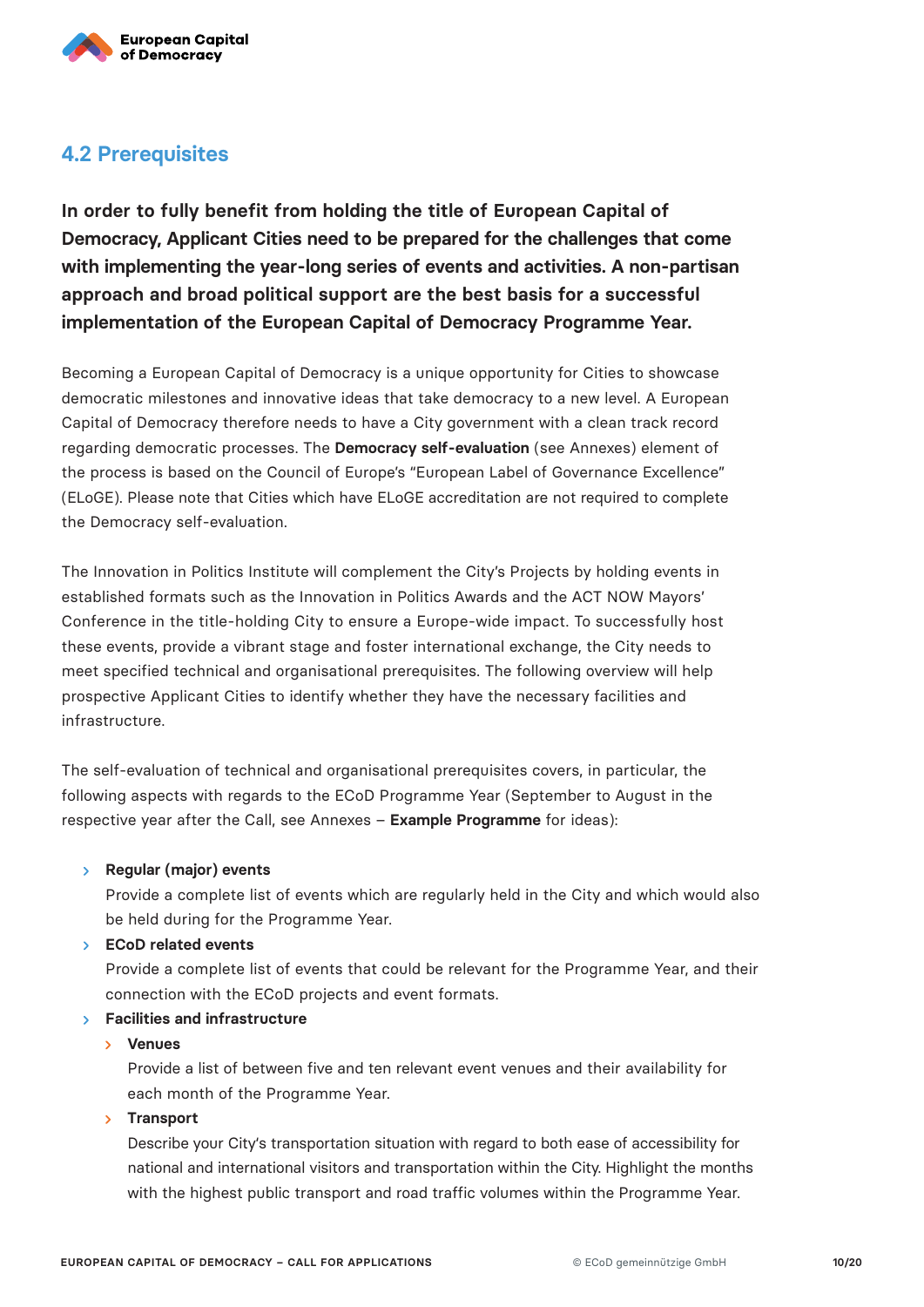

#### **Accomodation**

State the direct (within the City area) and indirect (within the local area) accommodation capacities for 3 and 4 star rooms. Mark the months with the highest occupancy rates within the Programme Year.

## **Significant Construction projects and road works** If applicable, provide an overview of the most relevant and substantial urban and infrastructure projects scheduled for the ECoD Programme Year.

To identify possible bottlenecks, a quick check will be carried out regarding the most complex programme formats and events which attract significant numbers of visitors. It will assess how well the City's infrastructure can cope with set maximum visitor numbers with respect to transportation and accommodation during given timeframes.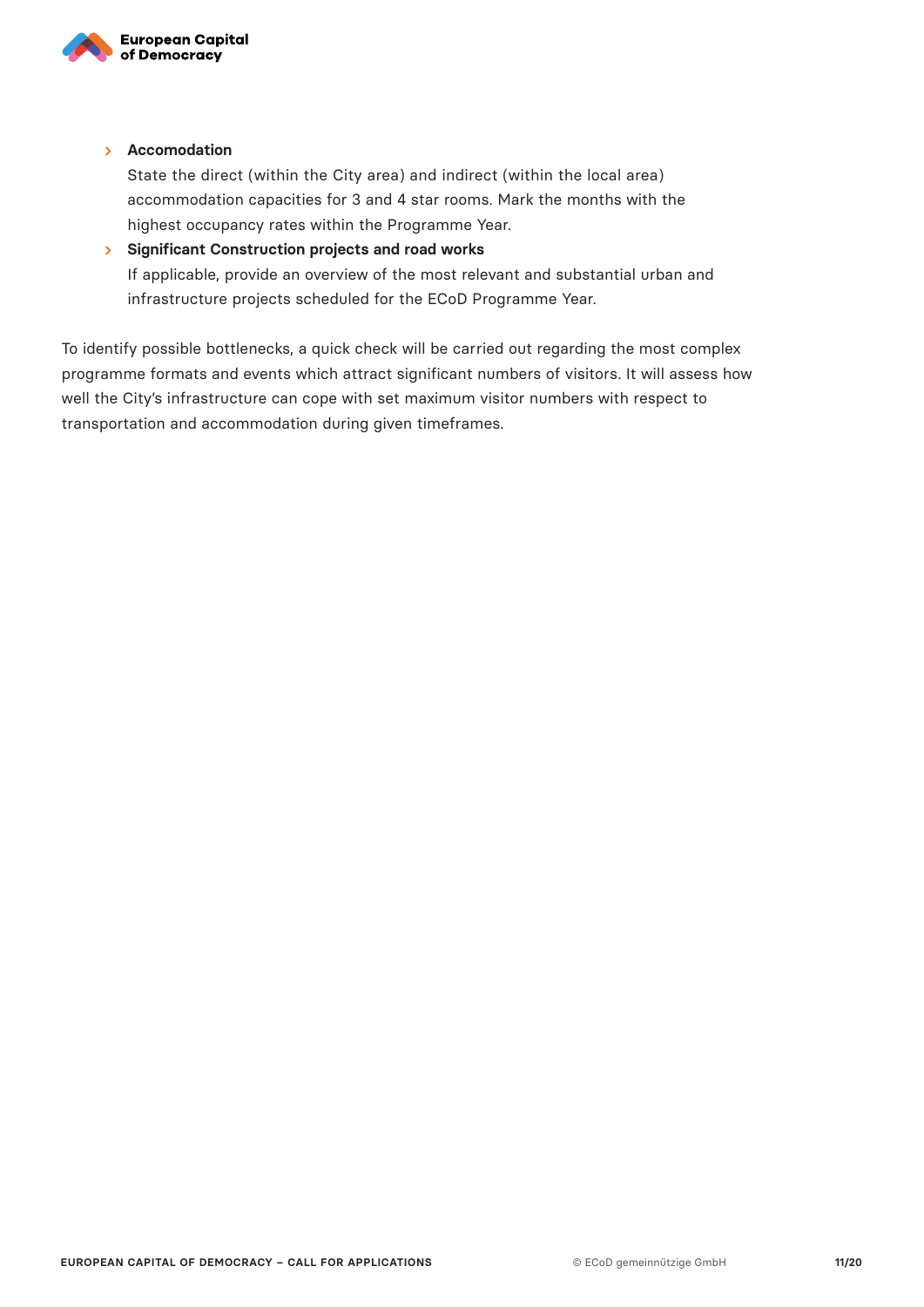

# **5. Admission & Phases**

**The ECoD Team checks if the Applicant City is suitable for participation in the process, fulfils the formal criteria and meets the organisational and technical prerequisites. Qualified Cities will be admitted to the ECoD Network and officially enter the Submission Phase for the Call. With the admission to the ECoD Network by the ECoD Team, the Applicant City becomes a Member City. Until that time, the process is kept confidential from outside parties.**

In order to assess the fulfilment of the formal criteria, we ask Applicant Cities to upload the specified documents using the Participant Portal. The Applicant City nominates a representative responsible for providing the following documents and information:

#### **Admission Phase**

- **Filing of the Declaration of Intent**
- Evidence of support for participation in the European Capital of Democracy Call from the City's highest political representative, e.g. (First) Mayor
- $>$  Self-evaluation of the technical, organisational and democratic prerequisites (online questionnaire)

#### **Submission Phase**

- Adoption of a City Council resolution (or similar) for the participation in the European Capital of Democracy Call
- $\triangleright$  Establishment of a representative (single point of contact) for the City
- Stablishment of a project team and its responsibilities
- $>$  Submission of programme proposals<sup>4</sup> (in the predefined form and structure), including an executive summary, comprising details of
	- mission
	- **b** current and completed projects
	- project ideas  $\mathbf{S}^{\pm}$

All Application submissions that have been in full and on time will, after screening by ECoD NPO, be forwarded to the Experts' Jury for evaluation.

#### **Preparation and Implementation Phase (City Designate only):**

- > Confirmation of the representative's power to act and sign on behalf of the City
- **Designation of representatives for the ECoD Steering Board**

<sup>4</sup> The All information must be provided in English (with certified translations provided where necessary), and must be correct and complete, readable, accessible and printable. Proposals must not contain classified information, and must comply with ethical principles, including compliance with the highest standards of research integrity, in particular, avoiding fabrication, falsification and plagiarism.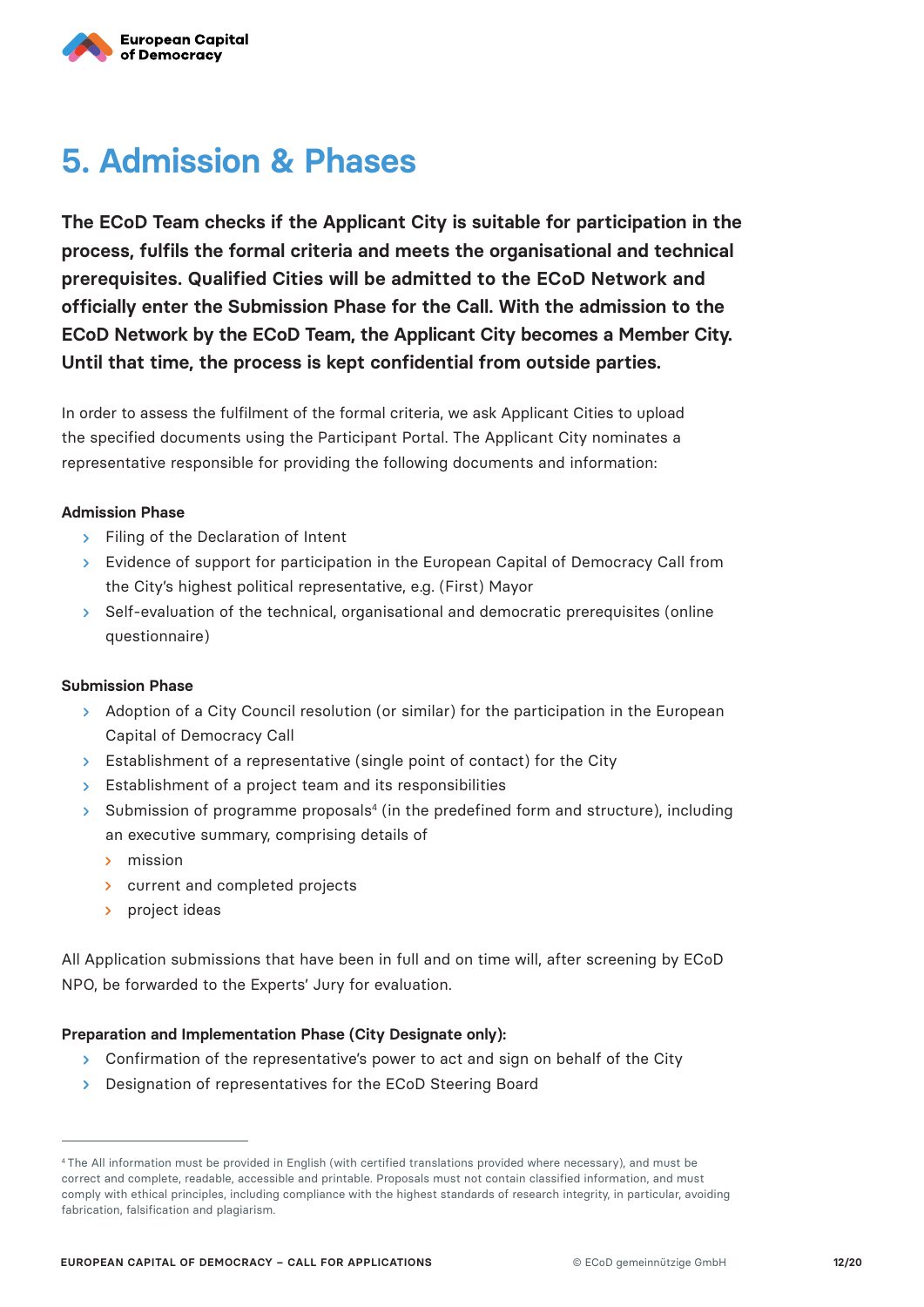# **6. Call Submission & Programme**

**In order to compete for the title of European Capital of Democracy, Member Cities have to submit a strong Mission Statement, a convincing selection of five proven and innovative democracy projects, and two pitches for new projects in the pipeline, to be co-developed further during the Programme Year.**

## **6.1 Mission Statement**

Before laying out the individual proposed activities for the ECoD Programme Year, the City should provide an outline of its aspirations, presented in a compelling Mission Statement. Where does the energy for democratic innovation and drive for engaging more citizens come from? Where does it draw inspiration from?

The Mission Statement is a declaration of what makes your initiatives important. It is intended to guide the actions of the administration and draw in citizens by explaining what the City sets out to accomplish:

- $\triangleright$  Keep it short and concise provide a summary of the City's mission in just a few sentences
- $\rightarrow$  Think long-term the Mission Statement is an investment in your City's future
- $\geq$  Do not make it too limiting your plans could be relevant to other cities in your country or abroad

Cities should focus on the following four key considerations when preparing their Mission Statements:

- $\triangleright$  Value what is the value to both citizens and public administration?
- Inspiration why should citizens want to participate in these projects?
- $\triangleright$  Plausibility make it sound reasonable
- Specificity tie it back to the City's activities  $\mathbf{S}^{\mathcal{A}}$

The Mission Statement should include:

- $\rightarrow$  A title and a teaser
- > A brief summary
- > Detailed descriptions of
	- $\rightarrow$  the City's ambitions with regards to democratic innovation and participation
	- **S** achievements with regard to democratic innovation, documented by current and completed projects
	- > future challenges, to be addressed in the project ideas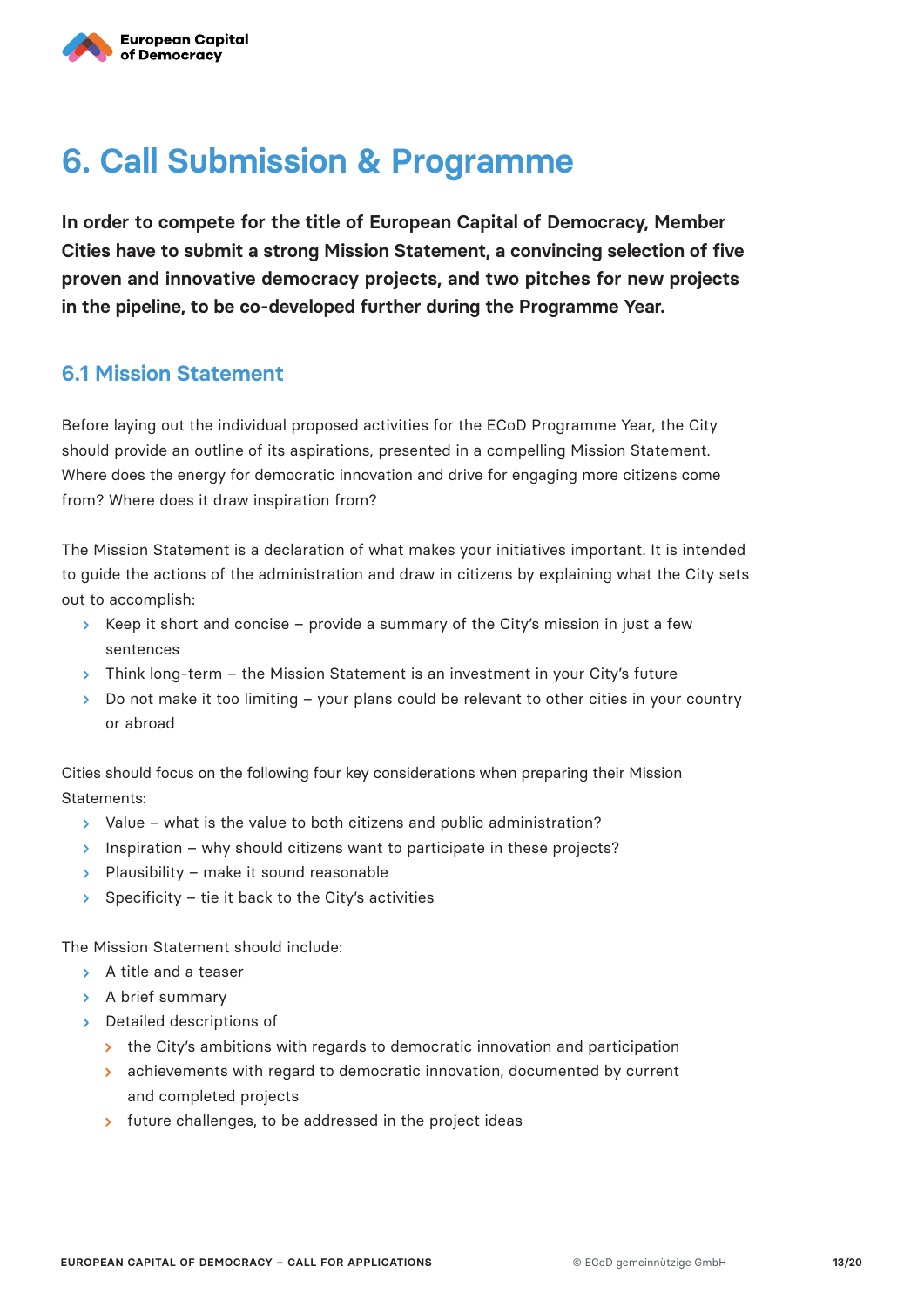

# **6.2 Democracy Projects**

The projects submitted by the Cities should make a substantial contribution in the five areas targeted by ECoD Initiative. All projects must therefore tackle issues related to one or more of the five **Dimensions of Democracy** (see Annexes): **Community, Empowerment, Participation, Sustainability** and **Technology**. Please note that at least one of the projects must tackle the issue of climate change.

## **6.3 Current and completed projects**

By presenting five of their most ambitious and successful democracy projects, Cities make a valuable contribution to the ECoD Network, and provide the basis for the Programme Year's content. When choosing the projects, it is essential that the projects and their accompanying activities have potential for application on a larger scale elsewhere with a sizeable impact. These projects can either be on-going, in an evaluation phase or successfully completed with defined follow-up measures.

The Member City must provide the following information for each democracy project, paying particular attention to their degree of Collaboration, Exchange, Innovation, Organisation & Output (for details see section 7.1):

**Title**

Informative and compelling

**Project type**

Best practice, event, information campaign, strategy, or tool

- **Description** Concise summary and detailed description of the project
- **Contribution** How does the project contribute to the overall Mission Statement?
- **Target group(s)**

Who is this activity targeted at? How many people will it reach? Does the project have potential for application in other parts of the country or abroad?

**Collaboration**

Who are your partners in the development, financing and implementation of this project?

**Communication**

Description of the measures for advertising to and communicating with the target audience. How are these measures monitored and evaluated?

**Project setup**

Which departments and employees are part of the project team? Which external partners are on board and in what roles?

**Civil Society**

Are Civil Society organisations or representatives involved in the project?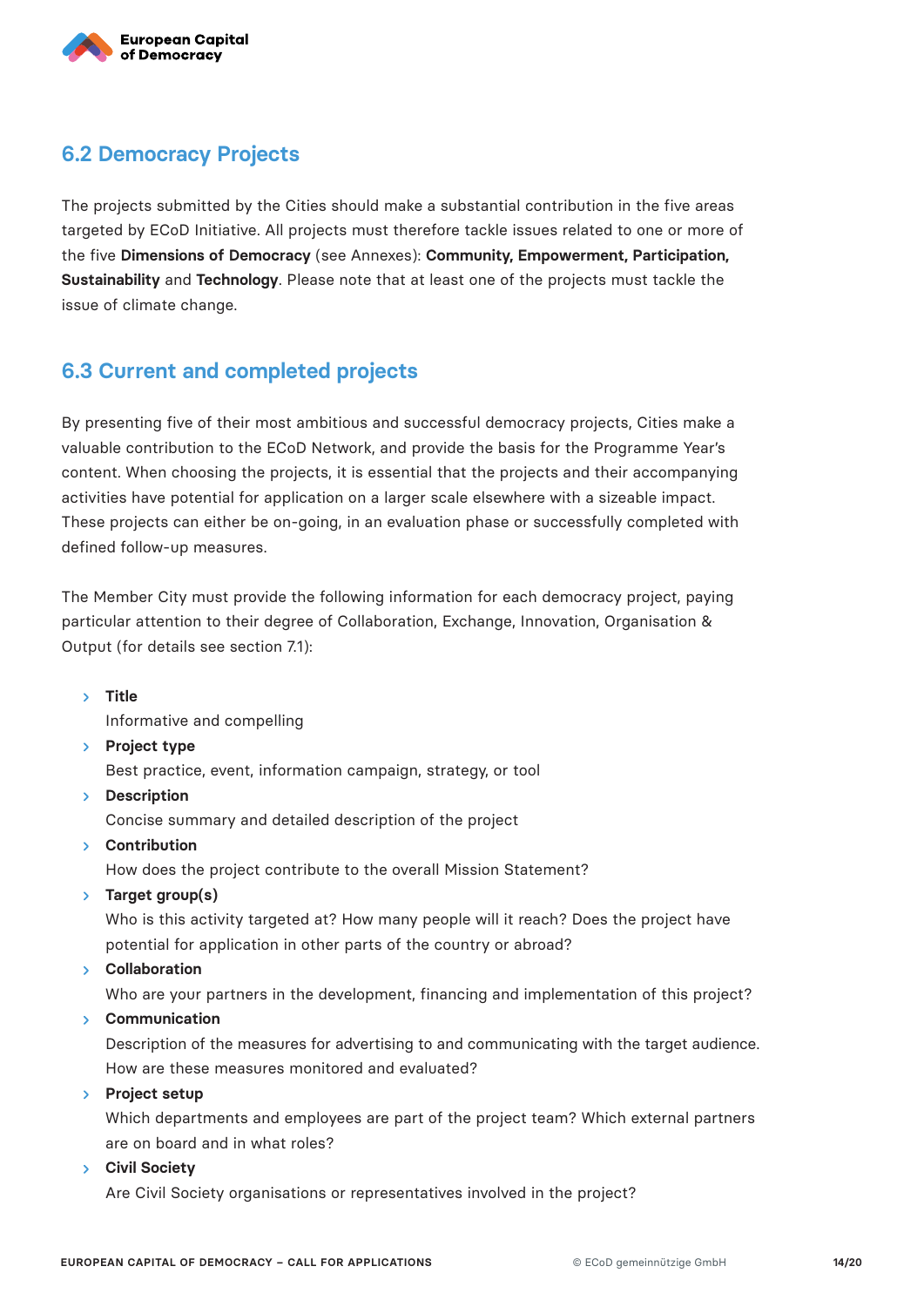

**Duration and time frame**

Is it a one-off, regular or permanent project? When is it running?

**Budget**

Please provide a breakdown of the project budget. How is the City funding the project?

## **6.4 Project ideas**

The Member City must also convincingly demonstrate how it will ensure substantial democratic progress beyond its current and completed projects during its year as titleholder. To this end, the City describes a minimum of two additional concrete measures that improve local democracy in relation to one of the defined Dimensions of Democracy (see below), to be started within the City's European Capital of Democracy year, and which will have a lasting positive impact on the quality of the local democracy. These project ideas must have the support of the City's council (or equivalent) and be included in the city budget.

The City provides a short written pitch for each project idea, including a self-produced video. The pitch should be structured as follows:

- **Challenge**:
	- **Description: What challenges are your citizens facing? Are they unique to your city?**
	- **Pain point: Of these challenges, what is the single most significant challenge that your** citizens face?
	- S Key trend: What democratic trend is your project connected with?
- **Solution**:
	- Benefits: What do citizens stop losing out on?
	- > Advantages: If citizens decide not to participate in the project and opt for taking the conventional route, what will they miss out on?
- **Impact**:
	- > Target: When would citizens use the services that your project provides or become a part of your project?
	- Size: What level of engagement among the inhabitants of your city and the surrounding area could be achieved (how many people)?
	- Traction: What existing data shows there is a need for your project?
- **Execution**:
	- > Rollout: How will you distribute and disseminate your project to your citizens?
	- $\overline{\phantom{a}}$  Financing: Can the project be implemented within existing budgets at the planned scale?
	- $\rightarrow$  Future milestones: What is the nearest, most exciting accomplishment that you are aiming for?
- **Support**:
	- > What does the project need, e.g. in terms of consulting, financing and partners?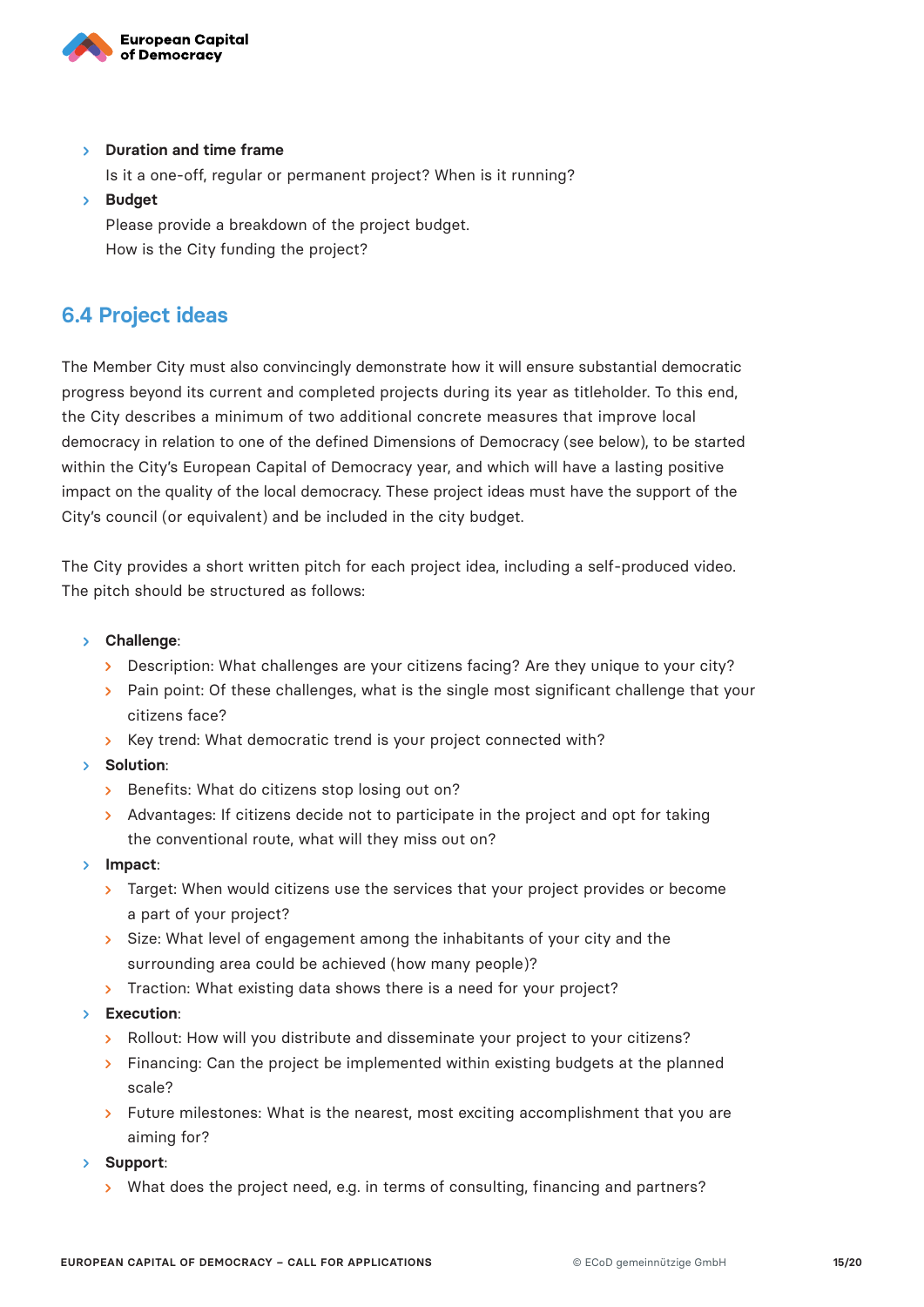

The Innovation in Politics Institute and its partners will support the title-holding City to develop these project ideas during the course of the Programme Year, using innovative and structured methods and tools such as design thinking, local labs or other co-design and co-creation methods/ formats (and potentially with financing via third parties and/or institutional partners). In addition to the City's efforts regarding its own projects, events and activities, the Innovation in Politics Institute will showcase the most outstanding European participation and citizens' projects within the scope of its established event/competition formats like the Innovation in Politics Awards and the ACT NOW Mayors' Conference, which will foster international exchange. To generate interest in the core elements of the Programme Year, a lively launch event should take place, co-designed by the City, ECoD NPO and the Innovation in Politics Institute to kick off the series of events, conferences, workshops and exhibitions.

#### **Programme highlights (example)**

| <b>SEPTEMBER / OCTOBER 2023</b> | Official opening & citizens' events for the very first<br>European Capital of Democracy      |
|---------------------------------|----------------------------------------------------------------------------------------------|
| <b>FEBRUARY / MARCH 2024</b>    | Local Labs to expedite democracy project ideas                                               |
| <b>MARCH - MAY 2024</b>         | Art of Democracy exhibition<br>Innovation in Politics Awards - conference & evening ceremony |
| <b>JUNE / JULY 2024</b>         | Exchange Conference on Climate Change                                                        |
| <b>JULY 2024</b>                | European Youth Parliament                                                                    |
| <b>JULY / AUGUST 2024</b>       | Truth, Lies & Democracy Challenge                                                            |
| <b>AUGUST 2024</b>              | <b>Closing Ceremony</b>                                                                      |

The Programme Year in the title-holding City forms the heart of the ECoD Initiative, and provides each year with a unique setting and character. Successful implementation of the projects, events and activities, the smooth operation of the events, and close cooperation with the Innovation in Politics Institute and third parties is therefore essential for the launch and implementation of the programme. A joint Steering Board, including representatives of the City Designate, ECoD NPO and The Innovation in Politics Institute, will be set up to plan, coordinate and monitor all aspects of the ECoD Initiative.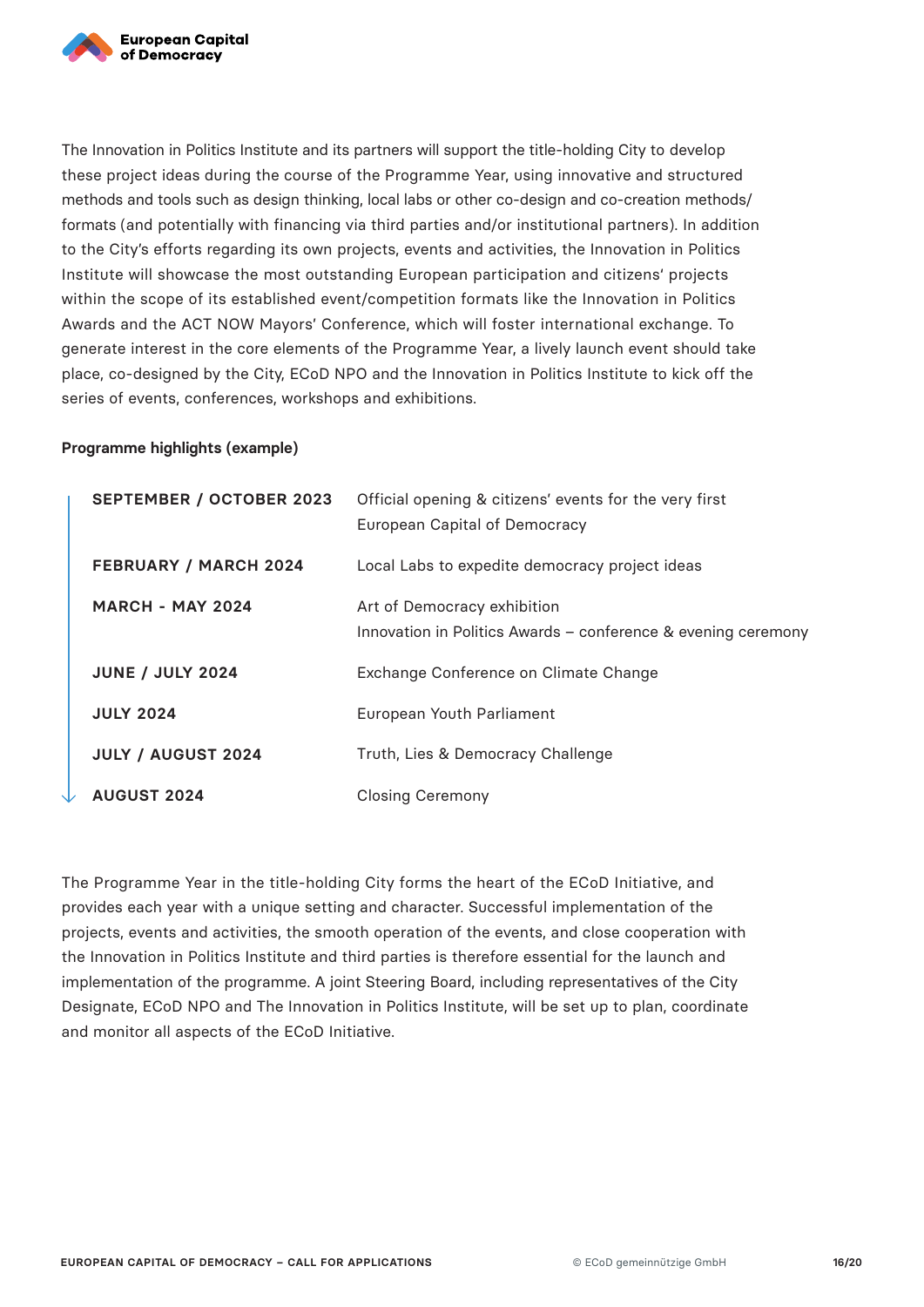

# **7. Selection by the Juries**

**The unique selection process is designed to ensure methodological credibility as well as the adherence to the rules and procedures of the ECoD Initiative.**

## **7.1 Experts' Jury – Shortlist selection**

The Experts' Jury is made up of highly respected experts and practitioners in the field of political and social science. Its members will assess the level of ambition, innovation and creativity of each Member City's democracy projects based on the fair and transparent selection process, taking particular account of the respective local objectives, circumstances, and priorities of the specific City. Acting as a pre-selection panel, the members of the Experts' Jury audit all of the Cities' submissions, conduct on-site interviews, and draw up the Shortlist of the Nominee Cities. The Experts' Jury will evaluate the organisational capacity and infrastructure required for the implementation of the City's ECoD projects in the following areas:

| <b>CRITERIA</b> | <b>DESCRIPTION</b>                                                                                                             |
|-----------------|--------------------------------------------------------------------------------------------------------------------------------|
| Collaboration   | Active partnerships with other organisations, institutions and stakeholders                                                    |
| <b>Exchange</b> | Communication, dissemination and sharing of local initiatives                                                                  |
| Innovation      | Ambition and appeal of the programme and its main activities                                                                   |
| Organisation    | Management capacity, project and budget resources                                                                              |
| Output          | Planned activities and dissemination measures, and how effectively they<br>will reach the target audiences, media and citizens |

Performance in these areas compared to the ambition and scope of the City's Mission Statement will be crucial in the overall assessment of the submission. The Experts' Jury will seek to make contact with the City if further clarification is required on important aspects relating to the criteria. The Cities are therefore asked to provide relevant references and contacts via the submission platform. To find out more about the current members of the Experts' Jury, visit the **ECoD Initiative website** (www.capitalofdemocracy.eu).

## **7.2 Citizens' Jury – Final selection**

As a living example of participatory practice, a jury of around 10,000 citizens from the member states of the Council of Europe will make the final decision. The Citizens' Jury will select a City from the Shortlist based on its members' considered judgment. Voting takes place online in English via a secure platform. The Citizens' Jury consists of a cross-section of society and it is selected by ECoD NPO to be as representative as possible so that the decision of the Citizens' Jury is transparent, objective, and fair.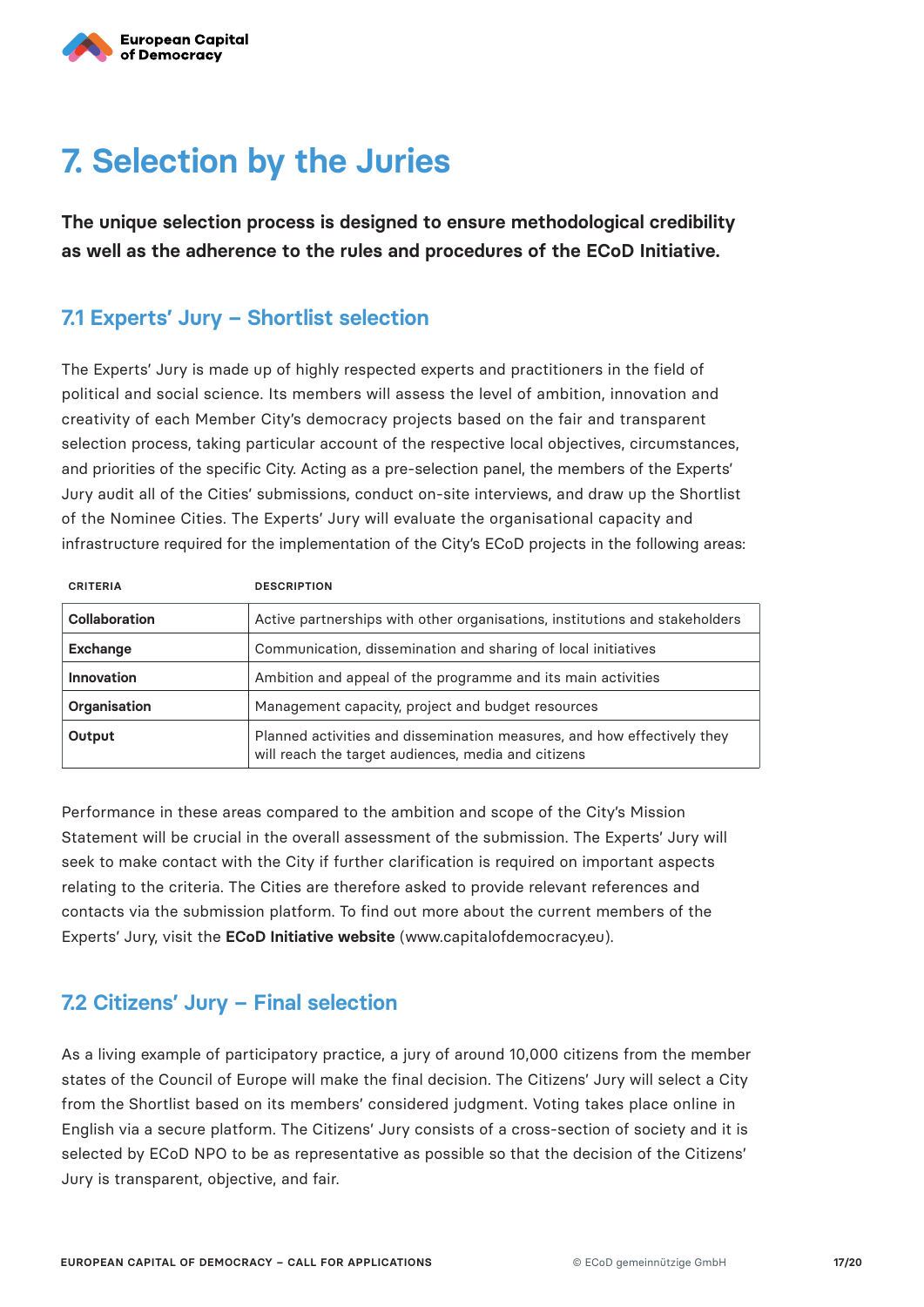

# **8. Legal Notice**

By submitting the Declaration of Intent, the Participants declare that they are aware of all the contents and legal conditions of the present ECoD Call and its Annexes, which form an integral part of this Call, and that they accept them as unrestrictedly binding at each stage of its participation in the ECoD Initiative.

# **9. Miscellaneous**

At each stage of its participation in the ECoD Initiative as a Participating City, the Interested City declares by submitting the Declaration of Intent, that it fully accepts all the contents and legal conditions of the present ECoD Call and its Annexes as binding, as they form an integral part of the Call.

## **9.1 Advisory Board**

The Advisory Board serves as an independent sounding board for ECoD NPO and contributes by providing the experience and know-how of its members. It provides advice, suggestions and recommendations regarding the programme and its projects.

The Advisory Board will provide consultation on all relevant ECoD Initiative activities and collect suggested learnings for upcoming European Capitals of Democracy. It will also issue a yearly report and advise on the development of the ECoD Initiative.

For more information and details of the Advisory Board's current members, visit the **ECoD Initiative website** (www.capitalofdemocracy.eu).

## **9.2 Monitoring**

In addition to measuring and tracking all actions and output related to the Call internally, ECoD NPO will appoint a partner institution to provide academic assistance and will constantly monitor and evaluate the European Capital of Democracy Initiative over the years.

## **9.3 Points of Contact**

When contacting ECoD NPO's Office, please use the email address **office@capitalofdemocracy.eu** for all requests regarding the Call and the ECoD Initiative. For reasons of professional conduct and impartiality, please refrain from getting in touch with members of the Jury and/or Advisory Board directly.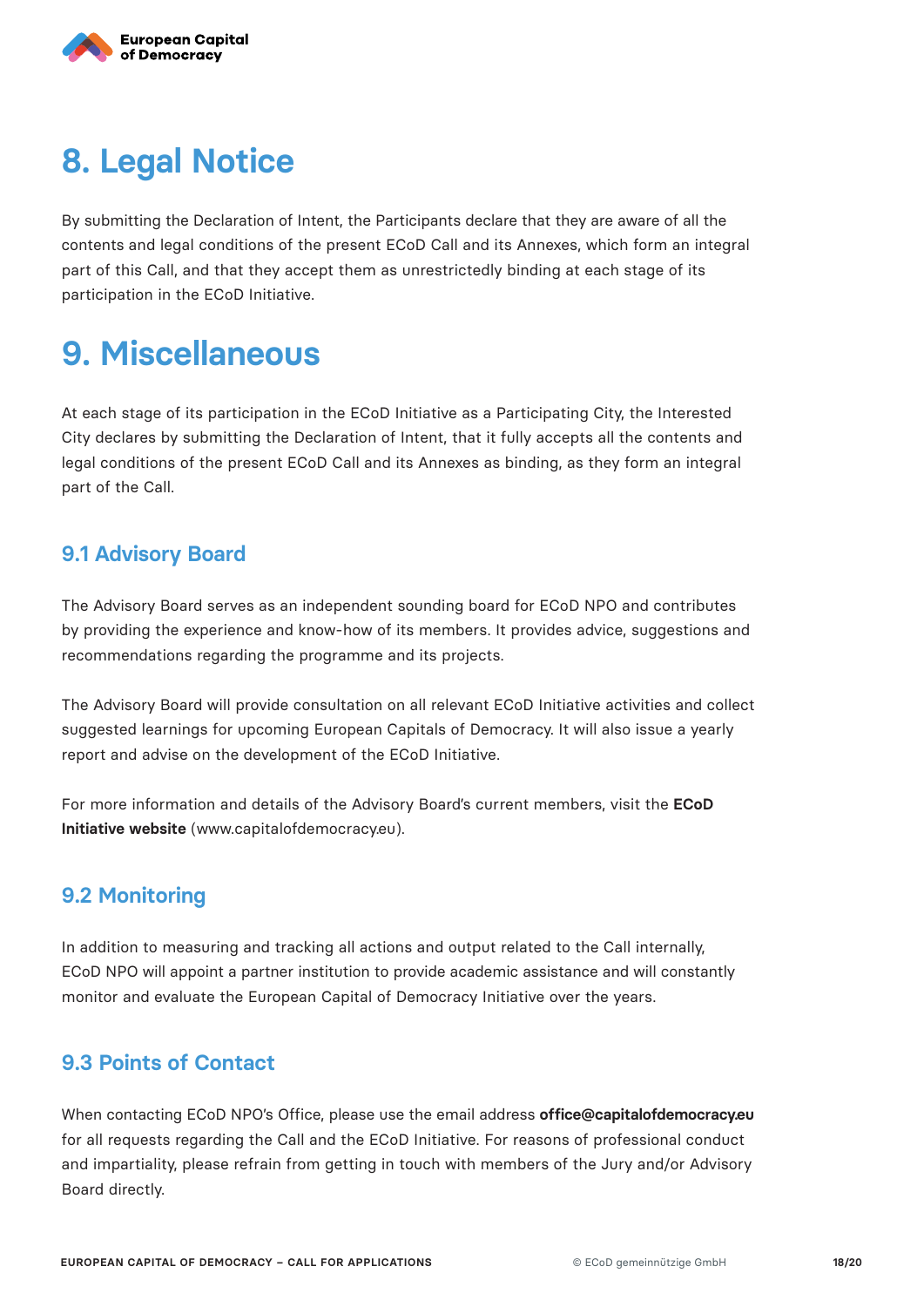

## **9.4 Sustainability**

We recognise that a healthy planet is a prerequisite for upholding our values of human rights, social balance and democracy to be upheld. We, therefore, aim to reduce our carbon footprint by pursuing the objective of net carbon neutrality.

All members and partners of the European Capital of Democracy initiative shall join us on this mission by:

- **>** making sustainability an important factor in all purchasing decisions and communicating to all suppliers that we seek climate-friendly options
- avoiding unnecessary travel, choosing low carbon means of transport where feasible and compensating for emissions from air travel
- using renewable energy to power offices and reducing energy use as far as possible.
- $\rightarrow$  offering carbon-neutral options as a default
- $\rightarrow$  reducing the amount of waste to a minimum
- > making all events, activities and formats as green and resource-efficient as possible

# **10. Annexes**

Any form of participation in the ECoD Initiative, regardless of the stage of participation and including the present Call, is only possible subject to the binding conditions contained in the following enclosures:

- A. Factsheet: ECoD NPO
- B. Factsheet: The Innovation in Politics Institute
- C. Legal Framework Conditions
- D. Auditing Guidelines
- E. Compliance Guidelines
- F. Confidentiality Agreement
- G. CI/CD Guidelines
- H. Data Security Guideline and Data Processing Agreement
- I. Dimensions of Democracy
- J. Diversity and Inclusion Guidelines
- K. Exclusion Criteria (incl. Conflict of Interest declaration)
- L. Example Programme
- M. Declaration of Intent
- N. State of Democracy self-evaluation